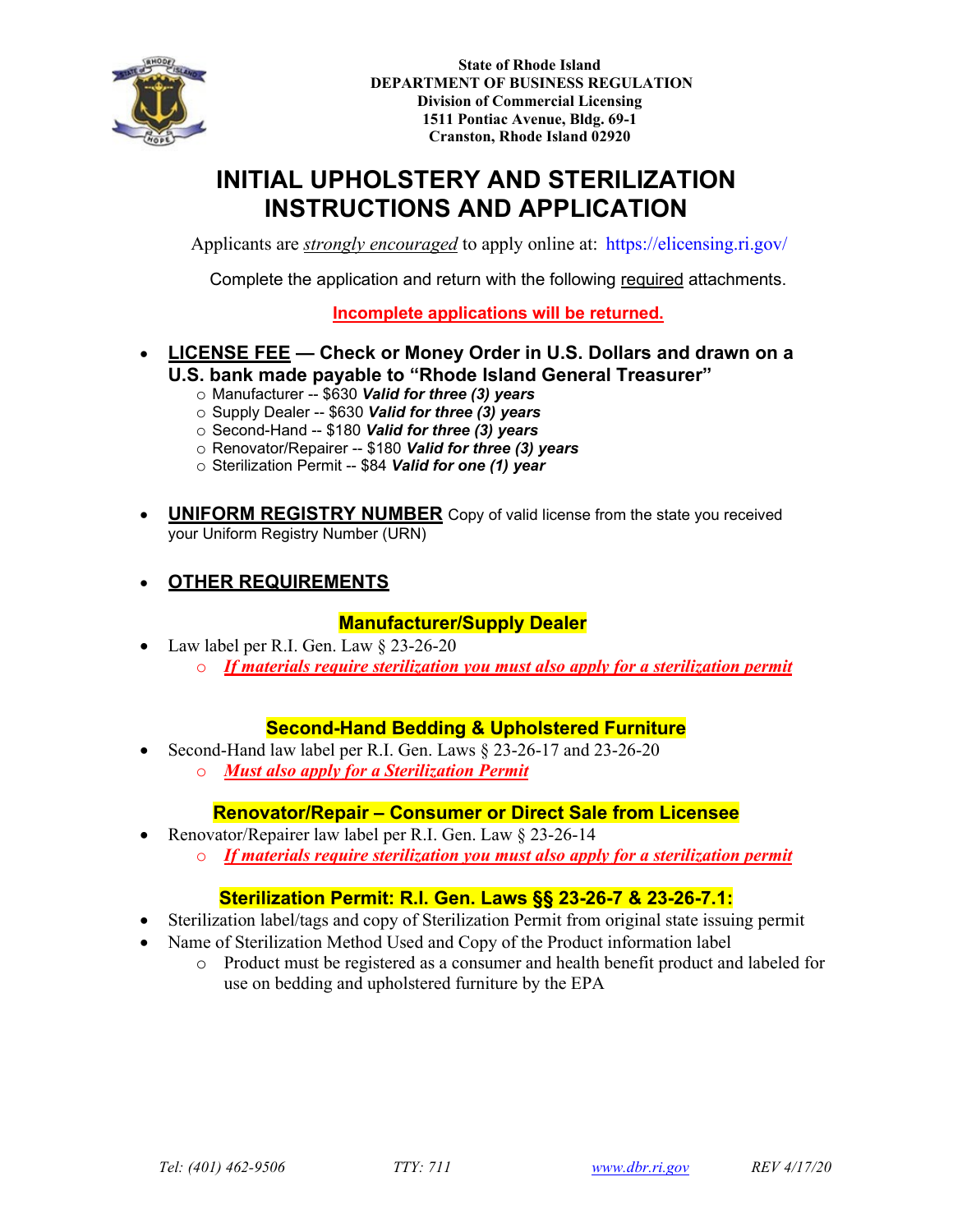

## **INITIAL UPHOLSTERY APPLICATION**

Please type. **Incomplete applications will be returned.**

| <b>LICENSE TYPE</b>                                                                                             |               |              |        |  |  |
|-----------------------------------------------------------------------------------------------------------------|---------------|--------------|--------|--|--|
| (check all that apply)                                                                                          |               |              |        |  |  |
| □ Manufacturer □ Supply Dealer □ Renovator/Repairer □ Second-Hand □ Sterilizer Permit                           |               |              |        |  |  |
| <b>BUSINESS/PLANT INFORMATION</b>                                                                               |               |              |        |  |  |
| Name:                                                                                                           |               |              | FEIN:  |  |  |
| DBA (If applicable):                                                                                            |               |              |        |  |  |
| Address:                                                                                                        |               |              |        |  |  |
| City, State, Zip:                                                                                               |               |              |        |  |  |
| Mailing Address (if different from above):                                                                      |               |              |        |  |  |
| Email:                                                                                                          |               |              | Phone: |  |  |
| Type of product:                                                                                                |               |              |        |  |  |
| List all materials used:                                                                                        |               |              |        |  |  |
| <b>REGISTRATION SERVICE/IMPORTER INFORMATION</b>                                                                |               |              |        |  |  |
| (if applying on behalf of manufacturer)                                                                         |               |              |        |  |  |
| Registration Service Name:                                                                                      |               |              |        |  |  |
| <b>Registration Service Address:</b>                                                                            |               |              |        |  |  |
| Registration Service City, State, Zip:                                                                          |               |              |        |  |  |
| Registration Service Email:                                                                                     |               |              | Phone: |  |  |
| Will all correspondence be sent to the Registration Service?                                                    | $\square$ Yes | $\Box$ No    |        |  |  |
| Is this a joint registry?                                                                                       | $\square$ Yes | $\square$ No |        |  |  |
| <b>Importer Name:</b>                                                                                           |               |              |        |  |  |
| Importer Address:                                                                                               |               |              |        |  |  |
| Importer City, State, Zip:                                                                                      |               |              |        |  |  |
| Importer Email:                                                                                                 |               |              | Phone: |  |  |
| Will all correspondence be sent to the Importer?                                                                | $\square$ Yes | $\square$ No |        |  |  |
| <b>UNIFORM REGISTRY NUMBER INFORMATION</b>                                                                      |               |              |        |  |  |
| Do you have an URN?                                                                                             | $\Box$ Yes    | $\Box$ No    |        |  |  |
| If yes, what is the URN on the Law Label?                                                                       |               |              |        |  |  |
| If no, are you requesting one from the State of Rhode Island?                                                   | $\Box$ Yes    | $\Box$ No    |        |  |  |
| <b>STERILIZATION PERMIT INFORMATION</b>                                                                         |               |              |        |  |  |
| Are the materials used sterilized?                                                                              | $\Box$ Yes    | $\Box$ No    |        |  |  |
| If yes, method/product used for sterilization:<br>(Proof of sterilization materials and label must be attached) |               |              |        |  |  |